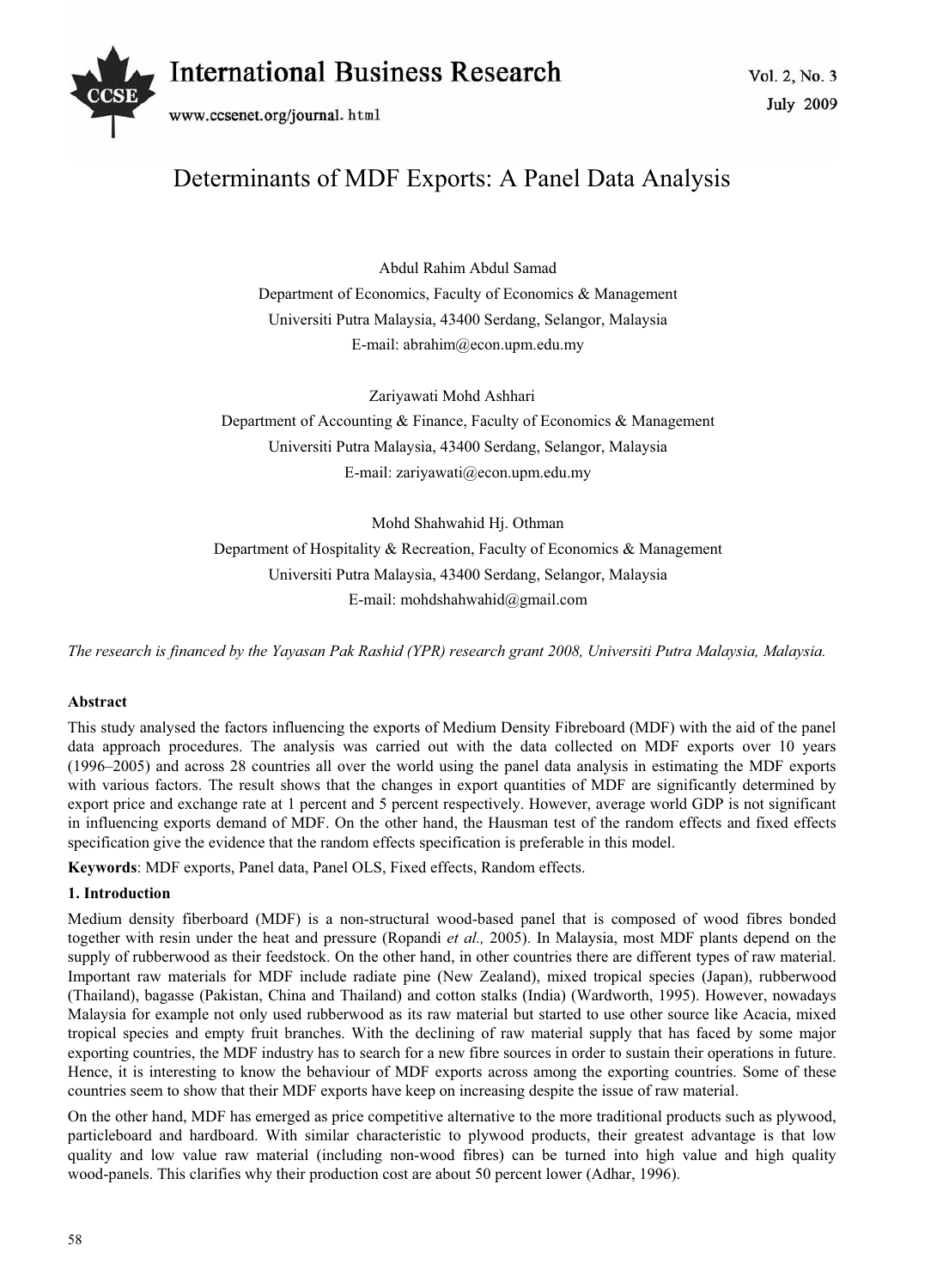Table 1 shows the total volume of MDF exports in the world markets. There are 28 countries which are exporting the MDF product in the world. Based on the volume of their MDF export, there are several major exporting countries like Germany (3,335,900 m<sup>3</sup>), France (1,145,655 m<sup>3</sup>), Malaysia (1,065,000 m<sup>3</sup>), Canada (903,000 m<sup>3</sup>), New Zealand  $(646,000 \text{ m}^3)$  and Thailand  $(629,600 \text{ m}^3)$  in 2005. Hence, Germany was the largest of MDF export in 2005 with  $3,335,900$  m<sup>3</sup> while Malaysia was the third largest behind France.

MDF is used mainly for partitions and interior décor work as well as for furniture-manufacturing. According to Anon (2006), Chinese MDF might be cheap compared to Malaysian boards but its low quality has resulted in poor market perception among both importer and end-users. However, the quality of Chinese MDF is reported to be improving. The export of MDF from Malaysia had grown steadily during the period 1996-2005. Similarly, in general, the global export demand of MDF is increasing rapidly during that period. In addition, Anon (2006) claimed that MDF capacity worldwide has increased significantly to 50 million  $m<sup>3</sup>$  by the end of 2006.

On the other hand, in the literature on forest economics, lack of the study has been discussed on the specific forest products mainly on MDF product. Most studies mainly focused on the impacts of exchange rate changes on forest products trade volume or prices (Adams *et. al.,* 1986; Buongiorno & Uusivouri, 1991; Sun & Zhang, 2003 and Bolkesjo & Buongiorno, 2006). For example, Adams *et. al.,* (1986) use a structural econometric model (i.e., two-stage least squares) to analyse the role of exchange rate on the North American softwood lumber market. They concluded that an increase in exchange rate played a key role in the expansion of Canadian share of US market for the period of 1950-1983. Recently, Bolkesjo & Buongiorno (2006) adopt the vector autoregressive (VAR) model of panel data analysis to examine the short and the long run impacts of exchange rate changes on US trade in forest products throughout forty six countries with the quarterly time period from 1989 to 2004. They found that a change in the value of US dollar significantly affects forest products trade in both short and long run.

Relatively little attention has been paid to investigate the impact of exchange rate changes on the trade balance. The earlier study by Kaiser (1984) has investigated the effect of changes in exchange rate on US forest products trade balance. He found that, the depreciation of the US dollar is the most effective trade policies to increase US forest products exports and thus stabilises the US trade balance. Most recent study by Baek (2007) examined the dynamic effects of exchange rate changes on US trade balance in forest products. He used ARDL model to examine the various forest products such as softwood lumber, hardwood lumber, panel/plywood product, logs/chips product and does not include MDF product. From his study, it is found that real income (domestic and foreign country) and exchange rate are important determinants of the US forest products trade with Canada.

Hence, as to add into the forest-related literature of the forest products trade particularly on the MDF exports, the purpose of this study is to investigate the economic determinants on MDF exports with regards of 28 exporting countries in the world from 1996 to 2005 by using panel data analysis. From this analysis, we can see the export markets behaviour in general with respect to the major explanatory variables that will influence the export demand of MDF in the world.

# **2. Methodology**

In this objective, panel data is more relevant because it contains the necessary mechanism to deal with both inter-temporal dynamic behaviour and the individualistic of the countries. For example, it allows controlling for *heterogeneity bias* due to the confounding effect of time-invariant variables omitted or hidden factors from the regression model. Besides, this longitudinal approach provides additional information and richer source of variation through utilisation of a large number of data points, in which increasing the degrees of freedom and reducing the collinearity among explanatory variables, thus improving the efficiency of econometric estimators (Hsiao, 1986). All these benefits may allow stronger conclusion than findings derived from use of static cross-sectional data or time series setting alone.

In addition, this objective would obtain the estimates of the parameters of the regression model using the standard pooled OLS technique. Then a few assumptions will be relaxed and simultaneously incorporate the countries fixed effects and time effects into the model. A diagnosis check will be carried out on the analysis to ensure that the basic OLS assumptions related to heteroscedasticity, autocorrelation and multicollinearity are not violated.

# *2.1 Pooled OLS Estimation*

This study hypothesised that the explanatory variables have a linear relationship with the export and import of a country. Since this objective used panel data, it is not only enables to consider both time series and cross sectional characteristic of sample, but also it helps to identify the sources of possible mixed effects and the importance of each explanatory variable in influencing the export and import choice. At this initial stage, the regression model is assumed to have a constant intercept and slope coefficients. The relationship can be expressed as follows:

$$
Y_{it} = \alpha + X_{it} \beta + \varepsilon_{it} \tag{1}
$$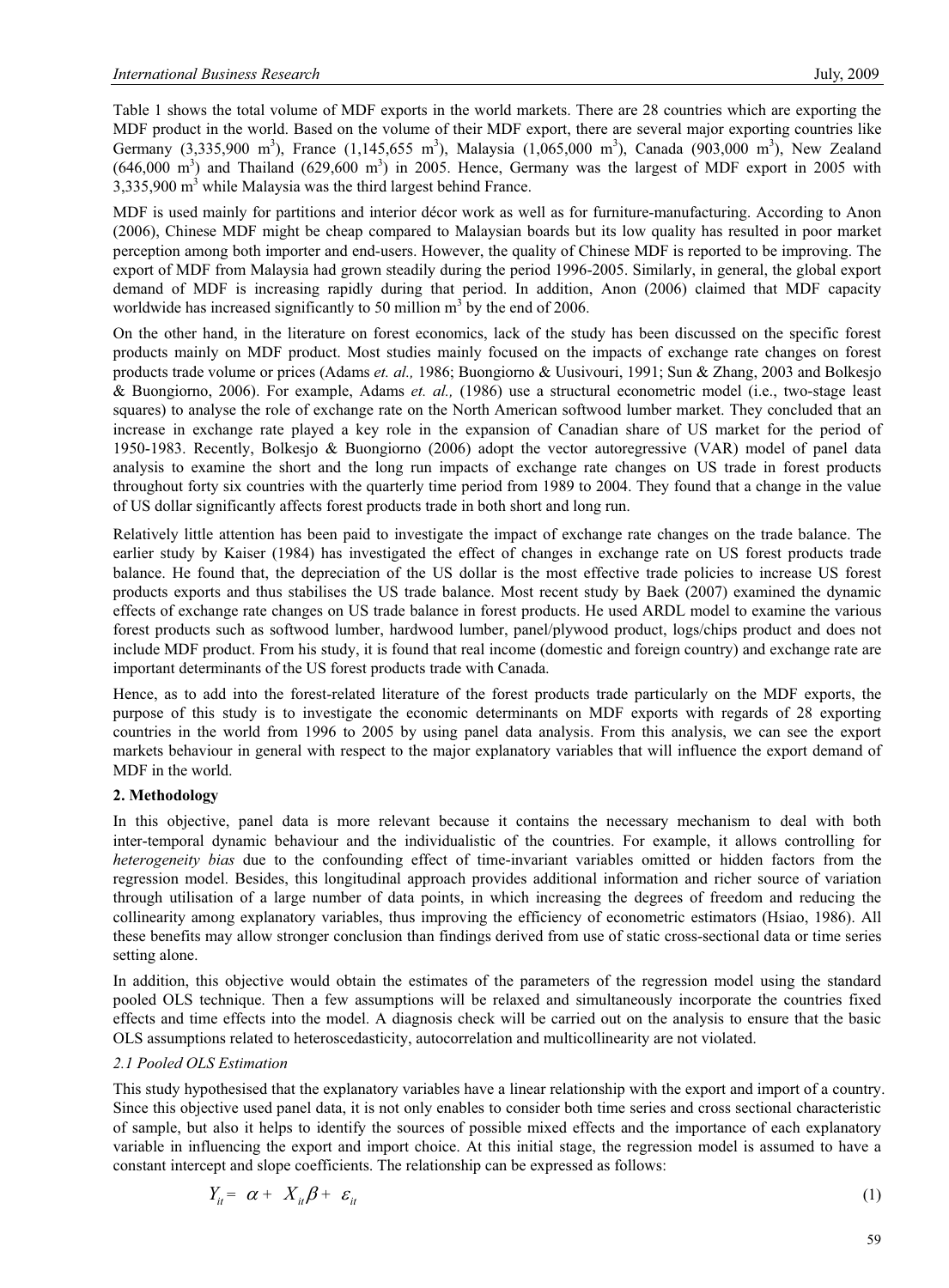for 
$$
i = 1, 2, \dots, N
$$
.

$$
t=1,2,\ldots\ldots T.
$$

where;

- i.  $Y_{it}$  is the dependent variable (leverage) pooling N cross sectional observations and T time series observations;
- ii.  $\alpha$  is the intercept or constant;
- iii. Vector  $X_{it}$  contains K explanatory variable for country i in year t;
- iv. Vector  $\beta$  contains K regression coefficients or parameters to be estimated;

v.  $\epsilon_{it}$  is the error term or disturbance term and by assumptions  $E(\epsilon_{it}) = 0$  and  $Var(\epsilon_{it}) = \sigma_{\epsilon}^2$ .

With the assumption that the disturbance terms  $\varepsilon_{it}$  are independent and identically distributed and have zero means,  $E(\mathcal{E}_{it}) = 0$  and constant variances Var( $\mathcal{E}_{it}$ ) =  $\sigma_{\varepsilon}^2$  and all the other classical assumptions hold. Equation (1) above can be directly estimated by usual pooled OLS approach. Under such conditions, the pooled OLS would yield an unbiased, consistent and efficient or Best Linear Unbiased Estimator (BLUE) estimator of  $\beta$ . It should be noted that this study will use the balance panel data. But for simplicity, it is assumed that T is the same for all countries to keep the formula notation clear and simple. This regression model consists two separate equations namely export and import equations. These equations can be expressed as follows:

$$
lnEX_{it} = \beta_0 + \beta_1 lnXP_{it} + \beta_2 lnAWGDP_{it} + \beta_3 lnER_{it} + \varepsilon_{it}
$$
\n(2)

where EX  $_{it}$  denotes the export of MDF, XP  $_{it}$  export price of MDF, AWGDP  $_{it}$  average world GDP, ER  $_{it}$  exchange rate,  $\varepsilon_t$  the disturbance, ln represents natural logarithmic transformation and  $\beta_0$  is intercept. The indices *i* and *t* denote country and time respectively.

#### *2.2 The Data*

This study will use the annual data from 1996 to 2005 for the 28 countries as stated earlier in Table 1. The volume of exports for these countries of MDF product was obtained from Food Agriculture Organisation (FAO) compact disk. The real income for each of country and average world real income are measured as real GDP index (2000=100) and are taken from the International Financial Statistics (IFS) published by the International Monetary Fund (IMF). The exporting countries–United States (US) real exchange rate (ER) is gathered by the Economic Research Service (ERS) in the US Department of Agriculture (USDA). Since the exchange rate is expressed as domestic exporting countries currencies per US dollar, a decline in exchange rate indicates means a real depreciation of the US dollar. We selected the domestic currencies per US dollar exchange rate because typically the export of MDF product has quoted in US dollar. Finally, it is noted that, since all variables are converted to natural logarithms, the estimated coefficients can interpreted as elasticities.

# **3. Results of Analysis**

Table 2 presents the panel OLS estimates of MDF exports with various explanatory variables and analyse their relationships. Besides, random effects and fixed effects estimated are also carried out and compare them with the panel OLS specification. At this point, we assume a static model in levels and test whether the structure of error term is adequate captured. Since, panel data typically exhibit serial correlation, cross-sectional correlation and groupwise heteroskedasticity (Greene, 2000: 592-608), we expect to find such a structural residuals.

The panel OLS in Table 2 reports the coefficient and the level of significant of the explanatory variables namely export price of MDF, average world GDP and exchange rate in determining export of MDF. The results reveal that export price of MDF and exchange rates are statistically significant at 1 percent and 5 percent respectively. Further, it shows expected sign with negative sign for export price and positive sign for exchange rate. This result suggests that as the export price of MDF increase the export demand of MDF will decrease. On the other hand, for the exchange rate, the result suggests that as the depreciation of the domestic currency, the export demand for MDF will increase. This implies that the exchange rate of the currency can influence the total volume of export demand. However, average world GDP is not significant in influencing MDF exports. This implies that the level of wealth of the nation is not considered as a significant factor.

An alternative approach is to estimate a random effects model, which is presented also in Table 2. This estimator is a weighted average of the within and between estimator and is based on two (related) assumptions: First, the intercepts are of no substantive relevance, which is the case in a large N, small T panel and second, the fixed effects and the regressors are uncorrelated (see Baltagi, 2001: 15). Hence, our result shows that we fail to reject random effects *a priori*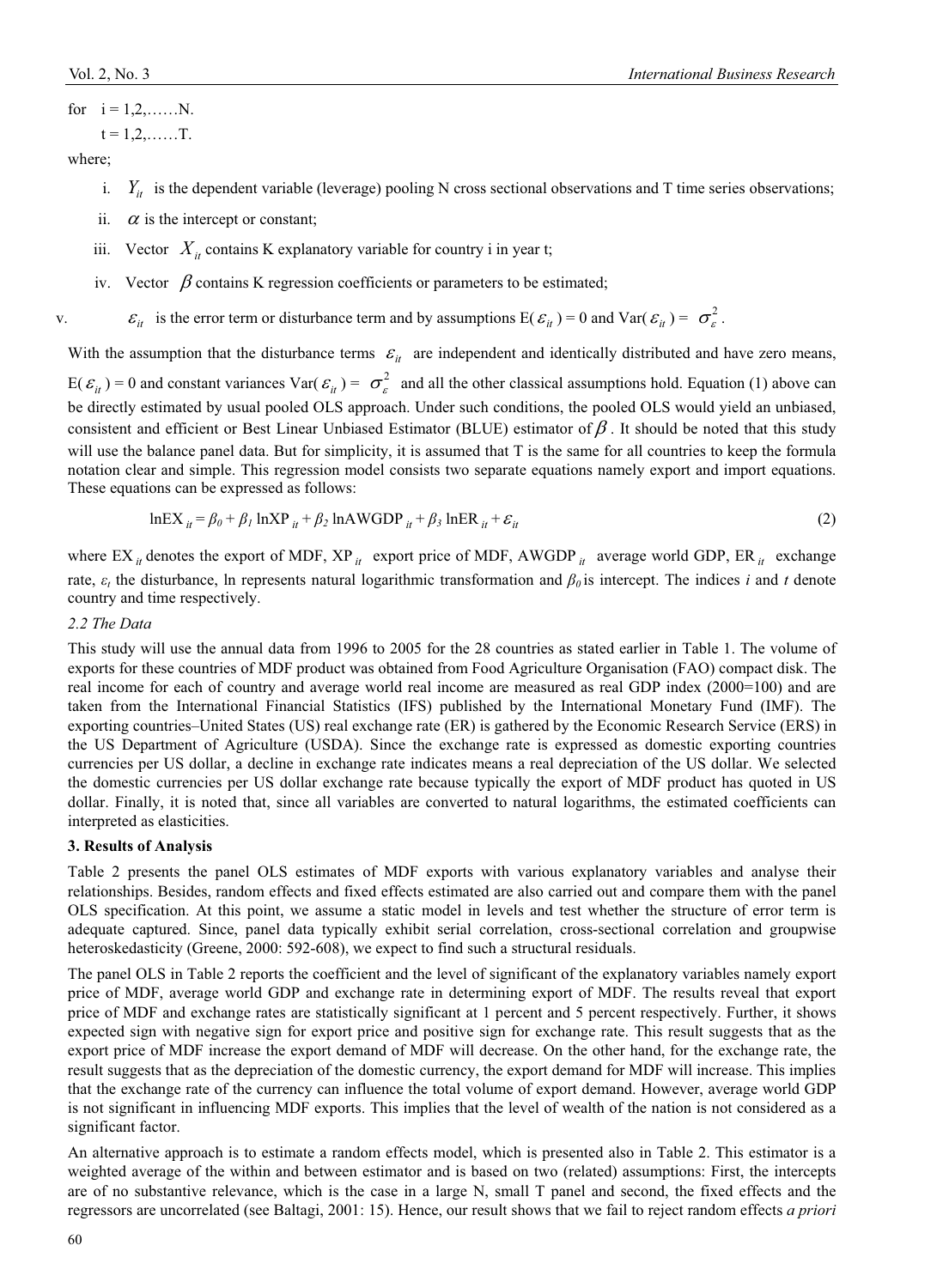because of the large number cross sections. This implies that the Hausman (1978) test the random effects specification give the evidence that the random effects specification is preferable.

The choice between fixed effects and random effects estimators continues to generate a hot debate among econometricians (Baltagi *et. al.*, 2003). Mundalk (1978) argued that the random effects model assumes exogeneity of all the regressors and the random individual effects. In contrast, the fixed effects model allows for endogeneity of all the regressors and the individual effects. This all or nothing choice of correlation between the individual effects and the regressors prompted Hausman & Taylor (1981) to propose a model where some of the regressors are correlated with the individual effects. More specifically, the individual means of the strictly exogenous regressors are used as instruments for the time invariant regressors that are correlated with the individual effects, see Baltagi (2001). The choice of the strictly exogenous regressors is a testable hypothesis. Despite these debates, most applications in economics since the 1980s have made the choice between the random effects and fixed effects estimators based upon the standard Hausman test (Baltagi *et. al.*, 2003).

Owing to the diagnostic tests, the model is well fitted as it passes all the diagnostic tests. The diagnostic tests reveal no evidence of misspecification and additionally, we find no evidence of autocorrelation. The root mean square and Theil inequality test results have also given strong evidence that the equation is stable between the dependent and all independent variables (Figure 1).

#### **4. Conclusion**

The purpose of this study is to investigate the economic determinants of MDF exports with the export price, exchange rate and average world GDP for a panel of twenty eight countries over the sample period 1996-2005. The twenty eight countries considered in this study are known as exporting countries on MDF product. Our results indicate that the economics determinants of MDF export are export prices and domestic exchange rate. Of which the export price are most significant impact on export demand. However, the income variable in this study shown not significantly influences the export of MDF product. On the other hand, based on the Hausman test that carried out in this study, we can conclude that all the explanatory variables are exogenous and reflect variation across the twenty eight exporting countries and constant with time.

#### **References**

Adams, D. M., Mccarl, B. A. & Homayounfarrakh, L. H. (1986). The role of exchange rates in Canadian-US lumber trade. *Forest Science*, 32 (4), 973-988.

Anon (2006). Newsletter of Asia Pacific MDF exporter Association. Board Talk. Volume 10/May 2006.

Adhar, A., (1996). Indonesian Forestry-Driven by Markets, Shaped by Policy. Asian Timber, April: 16-20.

Anon, (1995). Asian Tropical Veneer and Plywood: Trends and Prospects. Asian Timber. October 1995, 26-30.

Baek, J. (2007). The J-curve effect and the US-Canada forest products trade. *Journal of Forest Economics*, 13, 245-258.

Baltagi, B.H. (2001). Econometric analysis of panel data (*Second edition),* New York, Wiley.

Baltagi, B.H., Bresson, G. & Pirotte, A. (2003). Fixed effects, random effects or Hausman-Taylor?: A pretest estimator. *Economics Letters,* 79(3), 361-369.

Bolkesjo, T. F. & Buongiorno, J. (2006). Short and long run exchange rate effects on forest product trade: evidence from panel data. *Journal of Forest Economics*, 11, 205-221.

Buongiorno, J. & Uusivouri, J. 1991. Pass-through of exchange rate on prices of forest product exports from the United States to Europe and Japan. *Forest Science*, 37 (3), 931-948.

Greene,W. (2000). Econometric analysis (*4th Edition).* Englewood Cliffs, Prentice Hall.

Hausman, J.A. (1978). Specification tests in econometrics. *Econometrica,* 46, 145-177.

Hausman, J.A. and Taylor, W.E., 1981. Panel data and unobservable individual effects. *Econometrica* 49, pp. 1377–1398.

Hsio, C. (1986). *Analysis of panel data.* Cambridge: Cambridge University Press.

Kaiser, H. F. (1984). Floating exchange rate and the US forest product trade balance. *Forest Product Journal*, 34, 55-58.

Mundalk, Y., 1978. On the pooling of time series and cross-section data. *Econometrica* 46, pp. 69–85.

Ropandi, M., Astimar, A.Z., Anis, M., Kamaruddin, H. & Choo, Y.M. (2005). Mass coloured medium density fibreboard from admixture of empty fruit branches and rubberwood fibres: Enhance the board appearance. *MPOB Information Series,* Paper no. 288.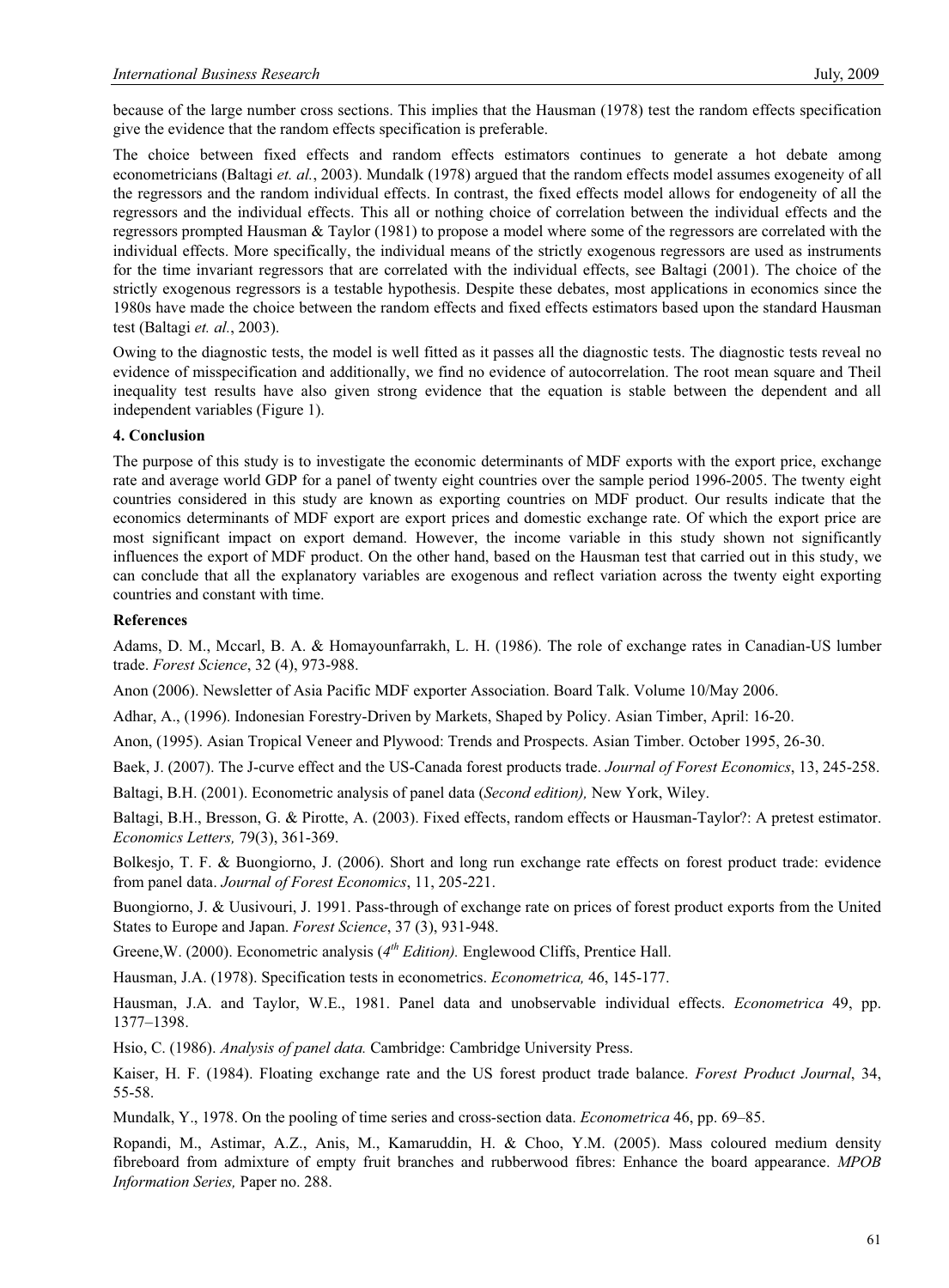Sun, C. & Zhang, D. (2003). The effects of exchange rate volatility on US forest commodities exports. *Forest Science*, 49 (5), 807-814.

Wadsworth, J., (1995). Technology and Markets - A marketer's view. Asian Timber. June 1995, 22-24.

| Table 1. The MDF exporting countries in the world (volume in cubic meter) |  |  |  |  |  |
|---------------------------------------------------------------------------|--|--|--|--|--|
|---------------------------------------------------------------------------|--|--|--|--|--|

| Countries                       | 1996       | 2000         | 2005         |
|---------------------------------|------------|--------------|--------------|
| Argentina                       | 50,900.00  | 46,000.00    | 346,000.00   |
| Australia                       | 89,700.00  | 297,000.00   | 461,000.00   |
| Austria                         | 35,100.00  | 138,000.00   | 48,000.00    |
| <b>Brazil</b>                   | 4,900.00   | 3,000.00     | 84,000.00    |
| Canada                          | 157,000.00 | 746,923.00   | 903,000.00   |
| Chile                           | 277,000.00 | 215,000.00   | 229,000.00   |
| China                           | 15,200.00  | 184,702.00   | 231,613.00   |
| Czech Republic                  | 47,400.00  | 58,000.00    | 38,000.00    |
| Finland                         | 4,000.00   | 2,000.00     | 1,665.00     |
| France                          | 316,000.00 | 500,704.00   | 1,143,655.00 |
| Germany                         | 300,000.00 | 1,999,000.00 | 3,335,900.00 |
| Indonesia                       | 9,400.00   | 158,000.00   | 300,000.00   |
| Ireland                         | 170,000.00 | 364,000.00   | 362,652.00   |
| Italy                           | 286,000.00 | 463,000.00   | 260,000.00   |
| Japan                           | 8,700.00   | 5,000.00     | 5,000.00     |
| Korea, Republic of              | 16,000.00  | 33,000.00    | 15,000.00    |
| Malaysia                        | 368,000.00 | 458,000.00   | 1,065,000.00 |
| Netherlands                     | 48,000.00  | 47,000.00    | 118,700.00   |
| <b>New Zealand</b>              | 341,000.00 | 598,000.00   | 646,000.00   |
| Poland                          | 100,400.00 | 180,800.00   | 513,600.00   |
| Portugal                        | 199,700.00 | 240,169.00   | 272,000.00   |
| Romania                         | 400.00     | 31,000.00    | 272,000.00   |
| Singapore                       | 4,200.00   | 5,000.00     | 12,800.00    |
| Sweden                          | 10,000.00  | 18,690.00    | 6,510.00     |
| Thailand                        | 3,500.00   | 340,000.00   | 629,600.00   |
| Turkey                          | 8,000.00   | 9,000.00     | 128,000.00   |
| <b>United Kingdom</b>           | 53,000.00  | 76,000.00    | 137,465.00   |
| <b>United States of America</b> | 114,000.00 | 242,000.00   | 252,000.00   |

Source: FAO CD ROOM

Table 2. Regression results for the MDF exports markets model

| Dependent Variable: MDF exports |             |                      |                |  |  |
|---------------------------------|-------------|----------------------|----------------|--|--|
| Explanatory variable            | Panel OLS   | <b>Fixed Effects</b> | Random Effects |  |  |
| Export price                    | $-0.661***$ | $-0.643***$          | $-0.60***$     |  |  |
|                                 | (0.00)      | (0.00)               | (0.00)         |  |  |
| Exchange rate                   | $0.718**$   | 0.418                | 0.350          |  |  |
|                                 | (0.02)      | (0.20)               | (0.28)         |  |  |
| Average world GDP               | 1.137       | $5.041***$           | $5.044***$     |  |  |
|                                 | (0.78)      | (0.00)               | (0.00)         |  |  |
| Constant                        | $-16.932$   | $-121.24***$         | $-120.86***$   |  |  |
|                                 | (0.88)      | (0.00)               | (0.00)         |  |  |
| AR(1)                           | 0.9397      |                      |                |  |  |
|                                 | (0.00)      |                      |                |  |  |
| R-squared                       | 0.88        | 0.81                 | 0.80           |  |  |
| F-statistic                     | 465.85      |                      |                |  |  |
|                                 | (0.00)      |                      |                |  |  |
| Durbin-Watson stat              | 2.0274      |                      |                |  |  |
| Hausman test                    |             | 0.5116               |                |  |  |

Notes: \*\*\*Significant at 1 percent, \*\*Significant at 5 percent, \*Significant at 10 percent. Parentheses are *p*-values.